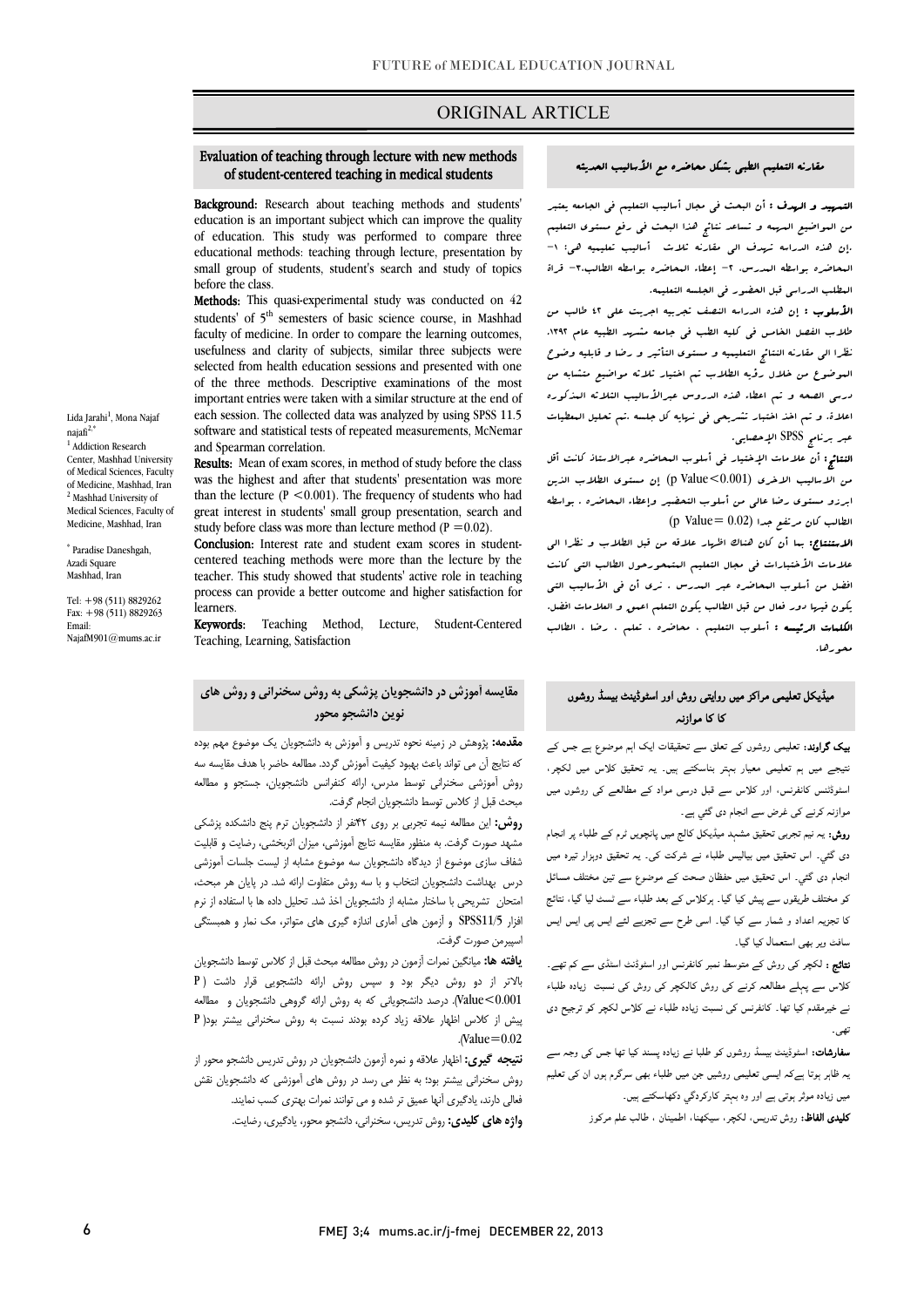## **INTRODUCTION**

Nowadays creativity in improving teaching and learning methods, are highly considered for assessment of faculties' abilities and students' educational needs (1). Selection of appropriate teaching method and applying students' view about strengths and weaknesses of teaching is essential for increasing the learners' motivation and improving the learning process (2). Teacher-centered and studentcentered approaches are two major types of teaching approaches (3). Lecture is a traditional teacher-centered method, that placing students in a passive role, and cannot significantly involve learner participation (4). Important elements in active learning are reading, writing, speaking, active listening and giving feedback in lecturing, the teacher has a key role in the teaching-learning process, whereas in student-centered approaches, students take an active role in learning and due to its focus on deep thinking, there is greater emphasis on the use of studentcentered approaches (5-7).Combining traditional methods with modern techniques has also been suggested, some studies expressed that pure lecture presentation may produce a minimal effect but if it is combined with other methods such as class or group discussion or teachers' recitation questions answered by students, the learning process will be improved (4).

Failure to selection of the appropriate teaching method, can lead to lower interest in students. In order to educate learners and development of their creativity, recent studies focus on the use of active teaching methods for students (8). It is a long time that the theoretical courses for medical students are mostly taught through the traditional lecture method, but recently, lecture method is much criticized because of its non-accountable for student academic needs, low-stimulus for further study and non attractive for students

It is a long time that the theoretical courses for medical students are commonly taught through the traditional lecture- method, however, recently, this method has been heavily criticized for being unaccountable to students' academic needs, de-motivating students' further research and non attractive for them (8). Research about effective teaching methods is an important issue, and the results of which can improve the quality of education (9).The aim of this study is to compare the learning outcomes, and to evaluate effectiveness, satisfaction and clarity of presented subjects in three methods: Lecture by the teacher, presentations by small groups of students, search and study of topics by the students before the class.

## **METHODS**

Participants in this study were 45 female students, studying in their 5th semester of basic science course, in Mashhad faculty of medicine in 2012. The inclusion criteria were Iranian students, participation in all three training sessions, participation in three final exams and informed consent to participate. Analysis was performed for 42 students who met the inclusion criteria.

In order to compare the learning outcomes, usefulness of

 teaching method and clarity of the issues , three topics with similar content and difficulty were selected from a list of health education training sessions (infant health, childhood health, adolescence health) and each topic was presented lecture by the teacher using slide showing, presentation by small groups of students (a 20-minute lecture with power point presentation), search and study of the topic before the class (a 5-minute student presentation of related paper with one of the three methods. Methods of teaching were in each group).

 Students answered the same descriptive examination from the most important materials at the end of each training session. Knowledge, comprehension and application of educational materials were assessed by the type of Scoring scale of questions was similar and the maximum score of each exam was 10. Effectiveness, students' satisfaction, usefulness and clarity of subjects in each of three teaching methods were assessed by a self questionnaire were evaluated by community medicine specialists and its reliability was determined by Cronbach's alpha (at more than 0.70). questions based on Bloom's Taxonomy one and two. administered questionnaire. Content and face validity of the

 The collected data was analyzed by using SPSS software assessed by Kolmogorov-Smirnov test. Repeated measurement was employed in order to compare the scores obtained by each student. Spearman correlation coefficient was applied to evaluate the correlation between each exam and clarity of subjects in each of three teaching methods. McNemar test was applied to compare the frequency of high, medium or low student interest rates in three different educational methods. The significance level was considered less than 0.05. version 11.5. Normal distribution of quantitative data was scores and effectiveness, students' satisfaction, usefulness

# **RESULTS**

 Mean students' exam scores in different teaching methods were in method of search and pre class study of topic by presentation  $7.2 \pm 1.6$ , and in lecture by the teacher  $4.1 \pm 1.7$  (P<0.001). Also, there was a statistically significant difference between exam scores of small group students' presentation method and search and pre class study of topic effectiveness, satisfaction and clarity of topics in three teaching methods was shown in table 1. the students  $8.4 \pm 1.5$ , in the small group students'  $(P = 0.001)$ . The frequency of the students' opinion about

 The Spearman correlation scores of teaching methods with students' opinion about, satisfaction, clarity of topics and relationship was not found between test scores and students' opinion. effectiveness of them were shown in table 2. A significant

 The frequency of students who had great interest in study of topic before the class was more than lecture students reported that lecture method have been more useful and effective than presentation by students' small groups, but the difference was not statistically significant  $(P = 0.08)$ . method ( $P = 0.02$ ). Although a greater percentage of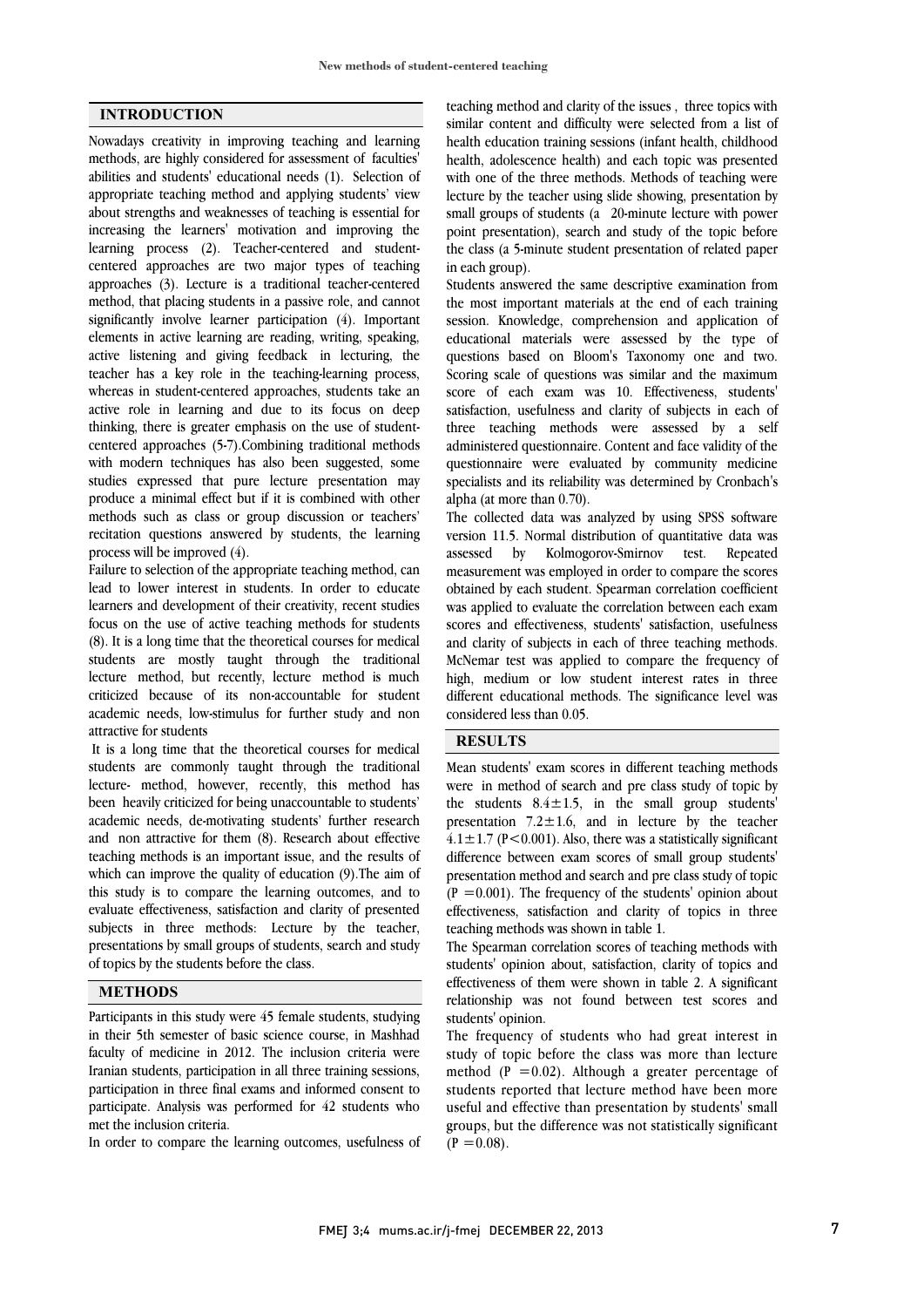| Table 1. The frequency of the students' opinion about effectiveness, satisfaction and clarity of topics in<br>different teaching educational methods |                          |             |                  |             |  |  |
|------------------------------------------------------------------------------------------------------------------------------------------------------|--------------------------|-------------|------------------|-------------|--|--|
| <b>Teaching Method</b>                                                                                                                               | <b>Students' Opinion</b> | Low $(\% )$ | Moderate $(\% )$ | High $(\%)$ |  |  |
| Presentation by students' small groups                                                                                                               | Clarity of subjects      | 2(4.8)      | 8(19.1)          | 32(76.2)    |  |  |
|                                                                                                                                                      | Satisfaction             | 3(7.1)      | 7(16.7)          | 32(76.2)    |  |  |
|                                                                                                                                                      | Effectiveness            | 3(7.1)      | 14(33.4)         | 25(59.5)    |  |  |
|                                                                                                                                                      | Clarity of subjects      | 1(2.4)      | 6(14.3)          | 35(83.3)    |  |  |
| Lecture                                                                                                                                              | Satisfaction             | 6(14.3)     | 22(52.4)         | 14(33.3)    |  |  |
|                                                                                                                                                      | Effectiveness            | 3(7.1)      | 10(23.9)         | 29(69.1)    |  |  |
| Study of topic before the class                                                                                                                      | Clarity of subjects      | 2(4.7)      | 13(31.1)         | 27(64.3)    |  |  |
|                                                                                                                                                      | Satisfaction             | 3(7.1)      | 12(28.6)         | 27(64.3)    |  |  |
|                                                                                                                                                      | Effectiveness            | 4(9.5)      | 12(28.6)         | 26(61.9)    |  |  |
|                                                                                                                                                      |                          |             |                  |             |  |  |

| Table 1. The frequency of the students' opinion about effectiveness, satisfaction and clarity of topics in |
|------------------------------------------------------------------------------------------------------------|
| different teaching educational methods                                                                     |

 **Table 2. The Spearman correlation score of teaching methods with students' opinion about, satisfaction, clarity of topics and effectiveness**

 $\overline{a}$ 

֡֡֡֡֡ ֺ֖֚֝֬

| $\alpha$                               |                |                     |                      |
|----------------------------------------|----------------|---------------------|----------------------|
| <b>Educational method</b>              | <b>Clarity</b> | <b>Satisfaction</b> | <b>Effectiveness</b> |
| Presentation by students' small groups | 0.02           | 0.03                | 0.14                 |
| Lecture by the teacher                 | 0.14           | 0.11                | 0.003                |
| Study of topic before the class        | 0.06           | 0.25                | 0.20                 |
|                                        |                |                     |                      |

#### **DISCUSSION**

г

earn higher exam scores in student-centered teaching methods compared with lecture method. The comparison between the two scores showed that the score of presentation by students' small groups and presentation the related paper were significantly higher than the lecture The results of this study indicated that medical students method.

 Teacher-centered teaching methods are the most common methods applied by teachers in most countries (10, 11). While encouraging teachers to use modern, studententered approach is recommended, sometimes approach to teach and the modern Because teachers have been trained in different ways in the past and they may be concerned about the fact they could not transfer to students, all the required content, in limited centered approach is recommended, sometimes applying time with new teaching methods (8, 12).

The frequency of students who had great interest in student-centered teaching methods was more than lecture method; this can indicate the students' interest in modern methods of teaching, particularly the use of electronic limited to years of studying in university and continues after graduation too, it would be better if training for search in scientific resources and emphasis on doing evidence-based medicine start for students in medical basic sciences level resources to study. Since the medical education is not  $(13, 14)$ 

In a similar study although lecture by the teacher is a more

 common teaching method in most universities, it can provide low opportunities for students' participation; besides, training materials will be significantly forgotten in a short time (15, 16).

ׇ֡

 Due to the explosive increase in medical information, medical students need to learn computer skills and information about electronic resources management, and participate in teaching and engage them in scientific searching (17, 18). Also Medical Colleges Association of America suggests that student training in medical universities should be a way to enable them to use therefore, this can provide opportunities for them to information and modern technology (19).

Researches on the effect of study topics before the session by the students have shown that in this approach students will be able to perform pre-class study with specific timing and better get prepared for training, especially with the most important new educational resources, i.e. the electronic ones (2, 20-22).

 In this study, the comparison of clarity of topics in lecture with two other methods, higher percentage of students expressed greater clarity of the lecture. Also, in another study in remain anterony, statents expressed greater educational<br>impact of lecture method rather than e-learning; they have mentioned that teachers give more information about the educational content in the lecture; and it can make the learning process easier (14). However, in this study, the class study was followed by lectures by the teacher; at Tehran university, students expressed greater educational educational method of small group presentation and pre